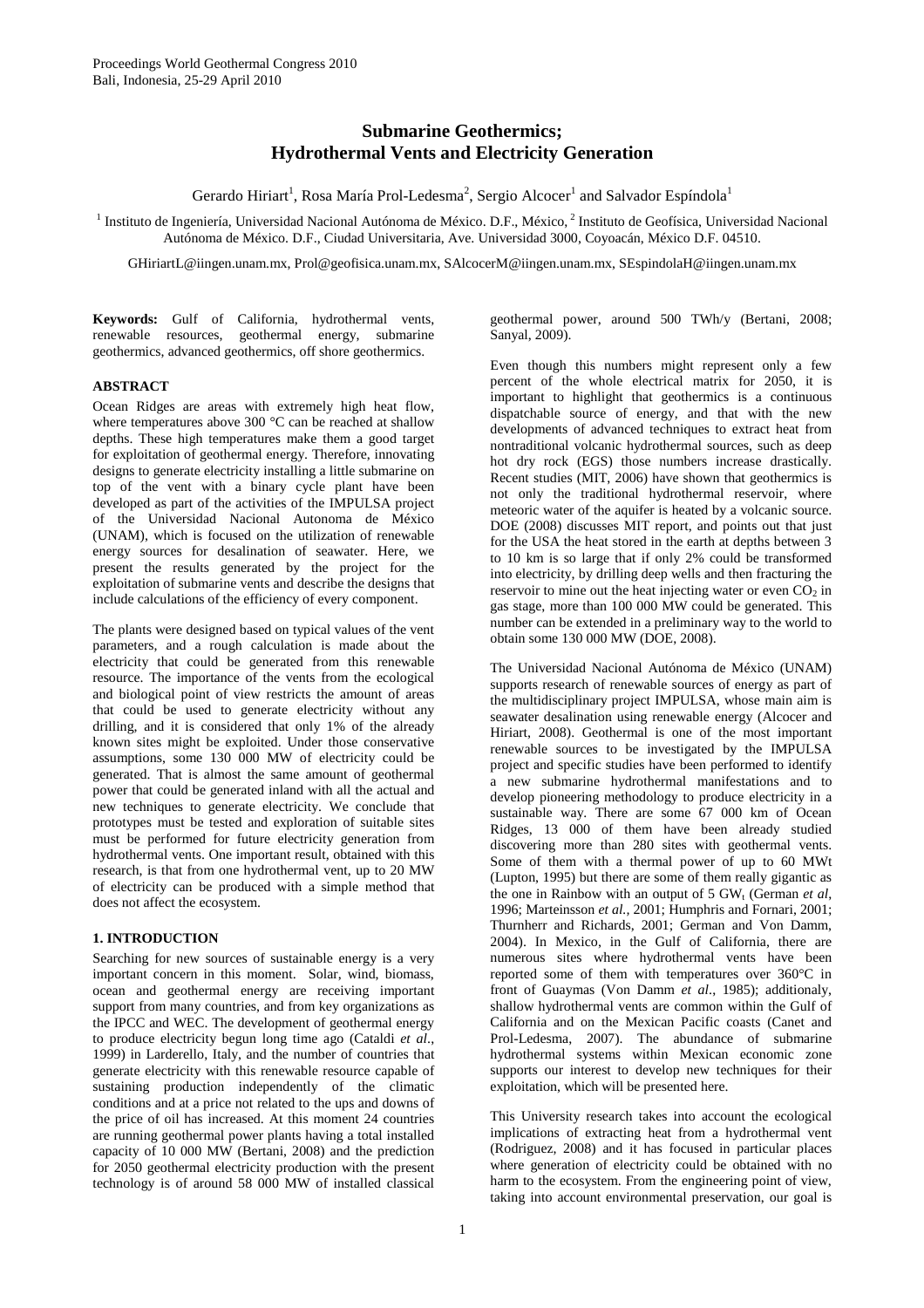to find out how much electricity could be produced, so we will quantify the useful heat contained in the main oceanic ridges, and we will base our preliminary assessment of the heat power of the hydrothermal vents in the data gathered by Baker and German (2004) and Pelayo *et al*. (1994).

This paper presents our proposal for sustainable exploitation of the geothermal energy contained in the submarine hydrothermal vents for electricity production and an estimation of its impact in the future production of energy for this resource.

## **2. STUDIED HYDROTHERMAL VENTS**

The submarine hydrothermal systems that have been considered in the IMPULSA project are located within the economic zone of Mexico, within the Gulf of California and on the Pacific coast; they include deep and shallow vents (See figure 1). The hydrothermal vents present in the Gulf of California are related to the divergent boundary between the North-American and the Pacific plates: the East Pacific Rise; and the shallow vents are mostly related with deep penetrating meteoric water heated by the high geothermal gradient (Canet and Prol-Ledesma, 2007). Off the Pacific coast of México, the shallow systems have been reported off Punta Banda (Vidal et al., 1978) and Bahía Concepción (Prol-Ledesma *et al*., 2004) in Baja California Peninsula, and Punta Mita, in Nayarit (Prol-Ledesma *et al.,* 2002a, 2002b) (Fig. 1). Unlike shallow systems off the Western Pacific Margin, which are distributed along island arcs, Mexican examples do not show clear links with modern volcanism. The shallow systems are located in continental margins presently affected by intense tectonic extension, with anomalously high geothermal gradients.

The submarine hydrothermal system in Bahia Concepcion (Prol-Ledesma *et al.,* 2004) was chosen to test electricity generation prototype-models directly on top of a hydrothermal vent. This site was selected because it is at a shallow depth in a very calm zone, easy to work and dive. The area with submarine and intertidal hydrothermal activity extends 700 m along a stretch of rocky shoreline in the western coast of the bay. The cliffs are configured by a system of normal faults that allows hydrothermal fluids to rise to the surface (Forrest et al., 2003). Two types of surface manifestations are found in this area: (1) a zone of diffuse hydrothermal fluids submarine venting (gas and water) through the sediments of the seabed, at depths between 5 and 15 mbsl; and (2) a cluster of hydrothermal springs and bubbling vents in the intertidal zone (Canet *et al*., 2005a, 2005b). These manifestations are all NW-SE aligned. The temperature of vent discharge is up to 87 °C in the submarine diffuse area and 62 °C in the intertidal hot springs, and pH is 5.9 and 6.7, respectively. The exsolved gas is composed largely by CO2 (44%) and N2 (54%), although it contains CH4, Ar, He, H2, and O2 in minor amounts (Forrest *et al*., 2003). Helium isotopes (R/Ra = 1.32) are compatible with a mantle-derived component (Forrest *et al*., 2005). Thermal water is a sodium-chloride type and shows high concentrations of Ca, Mn, Si, Ba, B, As, Hg, I, Fe, Li, HCO3, and Sr with respect to seawater, and chemical geothermometers (Na/Li, Na-K-Ca and Si) yield reservoir temperatures of ~200 °C (Prol-Ledesma *et al*., 2004).

Further work is planned to take place in the Wagner Basin (Northern Gulf of California), which was selected for the installation of the prototype since it is less than 200 meters deep and a few kilometers from the resort of Puerto Peñasco (Prol-Ledesma *et al*., 2008). Recently, a cruise in the Oceanographic Ship "PUMA" of the UNAM University was

organized, in front of Puerto Peñasco, where an abundance of flares where found. See figure 2. Unfortunately, detailed observations of temperature and heat flow were not obtained (Birosta et al., 2008). Large-scale gas seepage and fluid ejection features were observed from the edges of the active pull-apart Wagner and Consag basins, at water depths between ~65 and 150 m. Anomalous temperatures were measured in the sediment samples, which point out extensive thermal anomalies related with the gas venting that occurs mainly through N-S synsedimentary faults and faultpropagation folds that are believed to derive from the Wagner Fault. Presumed mud volcanoes are sub-rounded, domed bathymetric features, several hundreds of meters across, underlain by gas-charged sediments and surrounded by gas vents. Release of CO2-rich gas is the main driving force of the venting, similarly to the neighboring onshore manifestations in the Salton Sea (California, USA). This gas interacts with the thick sedimentary sequence, producing fluid expulsion features on the sea floor (Canet *et al*., 2009).

Our goal at the IMPULSA project will be to have a commercial deployment in front of Guaymas where depth is over 2000 meters and temperatures of the vents are above 360°C (Von Damm *et al*., 1985).



**Figure 1: Prospective submarine hydrothermal systems in the Pacific Ocean and the Gulf of California within and nearby the economic zone of Mexico.** 

#### **3. ESTIMATION OF THE POTENTIAL GEOTHERMAL POWER OF THE HYDROTHERMAL VENTS**

According to some studies, (Baker and German, 2004) there are 67 000 km of Ocean Ridges that are constantly recharging their thermal activity by the uprising of magma. They represent 30% of all heat released by the earth. So far 13 000 km have been studied representing 20% of the global ridges of the world. There have been reported 280 sites of hydrothermal vents along the ridges, most of them are at a depth of 2000 to 2 500 meters.

Baker and German (2004) define a parameter called *Fs* Site frequency that is the number of sites per 100 km and presents a table with the factor *Fs* for different regions that he explored. One can approximate those numbers from the graphs he presents as *Fs*=2 for the already explored part of the global ridge, that is 260 hydrothermal vents sites. Considering Baker and German's definition of plume incidence *ph* as the fraction of ridge crest length overlying by a significant hydrothermal plume and taking an average of his values one might take a conservative *ph* =0.3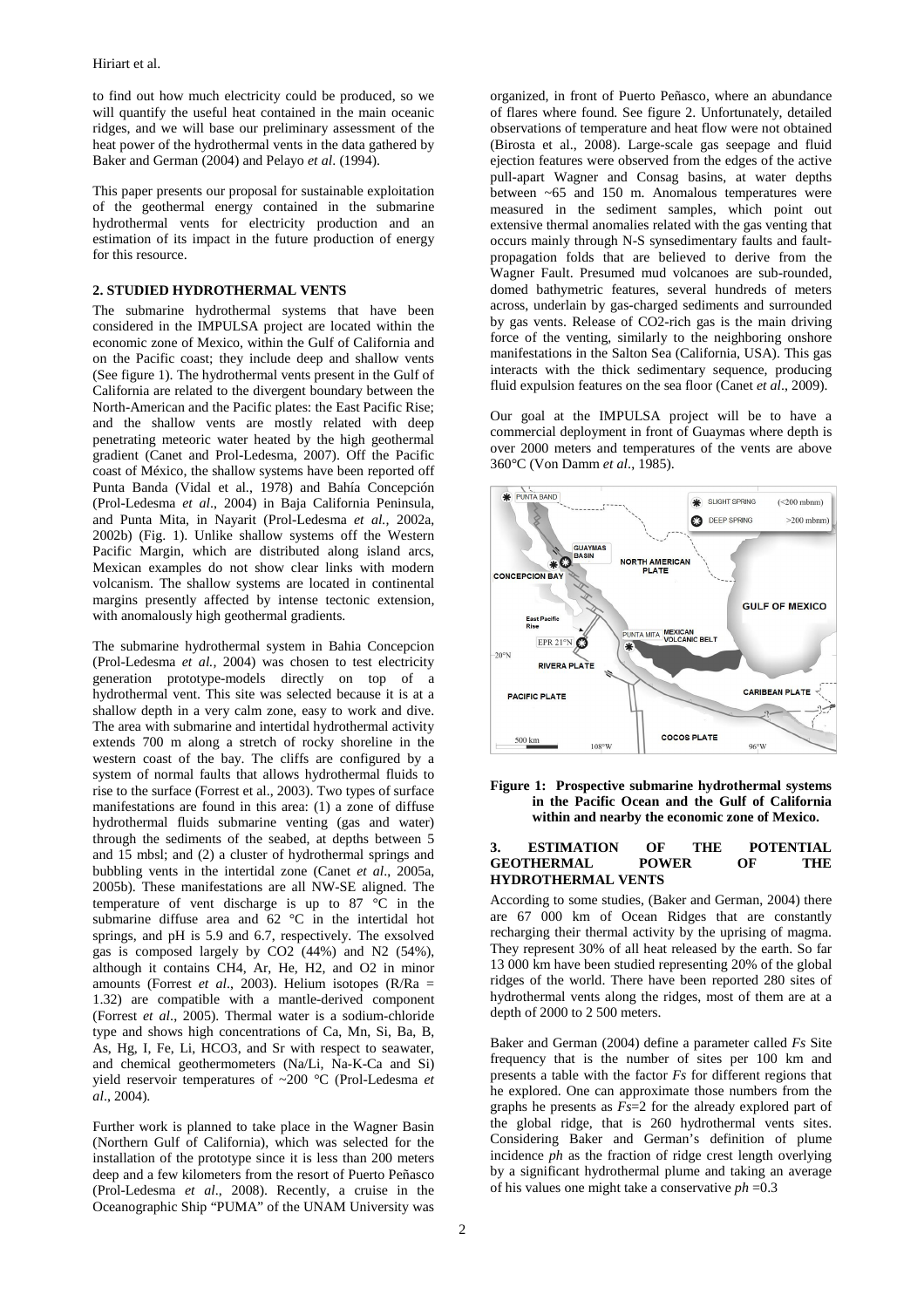Now, one can calculate that 13 000 km of explored ridges with a ph of 0.3 gives the equivalent of a long active ridge of 3 900 km long. Being quite speculative on the amount of heat that comes out of this equivalent vent, and based in some extend on Baker`s words that " ...on super fasts ridge sections, vent sources can be so extensive that plumes are continuous for upward of 100 km along axis" an average width of this equivalent vent as 10 cm and a flow out at a velocity of 1 m/s at 250 °C, one gets a heat flow of 400 TW thermal using as a sink temperature 30 °C. We can check the results obtained with these daring assumptions with the work reported by Baker *et al*. (1989). He calculates 350 thermal MW per axial meter for a mega plume, whereas we obtained here only 100 MWt, which is 25 % of his value because we are considering all vents and not only "mega plumes".

If we can transform all that heat with a conservative thermal efficiency of 4% (as it is shown in the next chapter), one gets an electrical power of 16 000 GW (16 millions electrical MW). Assuming that only 1% of the vents could be utilized in practical applications, 160 000 MW of electricity could be generated.

We do not propose to install 160 000 MW in the main hydrothermal vents, but we are pointing out that the geothermal resource from hydrothermal vents is of the same order of magnitude of the Enhanced Geothermal Systems (EGS) , doubling the actual prediction for geothermics as renewable energy. We believe that the possible use of the thermal energy that exists in the hydrothermal vents ocean ridge around the world should be studied more carefully, especially to discover its practical transformation into electricity and its impact in the environment.

## **4. EVALUATION OF THE EFFICIENCY OF A SUBMERGED POWER PLANT**

This chapter concentrates in finding out how much electrical energy can be produced from a hydrothermal vent using an encapsulated plant, see figure 2, like a submarine containing an organic Rankine binary plant inside, as described in (Hiriart and Espindola, 2005). In the external part of one extreme of the submarine there is a heat exchanger in the form of a conic coil, to be installed exactly at the top of the vent in a way that the hot water flows naturally through the coil, touching as much surface of the tubes as possible. This is the evaporator of the cycle. In the other extreme of the submarine, another heat exchanger is installed in the cold water of the surrounding sea, also in the shape of a conic coil. To enhance the natural convection of the cold cooling water through the tubes of the condenser, a cover in the form a hyperbolic cooling tower is installed.



**Figure 2: Schematic design of the submarine generator installed on the top of a vent.** 

Inside the submarine is allocated the turbine, generator, condensate pump and control system. The plant works as follows. Liquid organic fluid (low evaporation point) is pumped at high pressure to the evaporator that is outside of the submarine. The steam produced is then expanded in a high speed organic turbine which moves a generator. The exhaust of the turbine flows directly to the condenser, outside of the submarine. Vacuuming to improve the efficiency of the cycle is made with a condensate pump. This cycle has an internal efficiency of the order of 80%, which is the losses of the turbine, pumps and generator (not the cycle itself).

Another alternative, that is safer for the operation, is to use oil to transport the heat of the external heater into the submarine as shown in figure 3. The heat rejected is also transported outside the submarine by means of an oil circuit.



## **Figure 3: Diagrammatic scheme of a binary submersible generator.**

Details of the calculations of the special design depicted in figure 3 are presented in Hernández (2008).The hydrothermal vent (J) flows by natural convection from 1-2. Likewise oil is cooled in the other extreme (14-13) at a heat exchanged (I). Inside the submarine, demineralized water enters under pressure (5) into a plate heat exchanger (B) coming up to (6) as saturated hot water. In (C) at the expansion valve a mix of water and steam (7) is produced. At the separator (D) the steam (8) goes to the high velocity steam turbine (E) and condensed in (F). The condensate pump (G) makes the vacuum. The condensate (11) and the separated water (12) are pumped to the heat exchanger (B) to close the cycle.

The efficiency of the heater (A) can be defined as the thermal energy captured into the oil divided by the total energy ejected from the vent (J). It is important to recognize that this efficiency is directly associated with the area or the size of the heat exchanger (A). A reasonable efficiency of a heat exchanger under this external, open flow, conditions is of the order of 10%.

The maximum efficiency that can be obtained from a thermal cycle is the Carnot efficiency; that is  $(1 - T_1/T_2)$ where *T* is the temperature of the cold and hot water respectively, in °Kelvin.

The maximum temperature of the hydrothermal vent is the saturation temperature of the water under local pressure which is completely related with the depth. In figure 4 it is shown the maximum temperature that the water can attend in a hydrothermal vent, and the maximum efficiency that can be reached.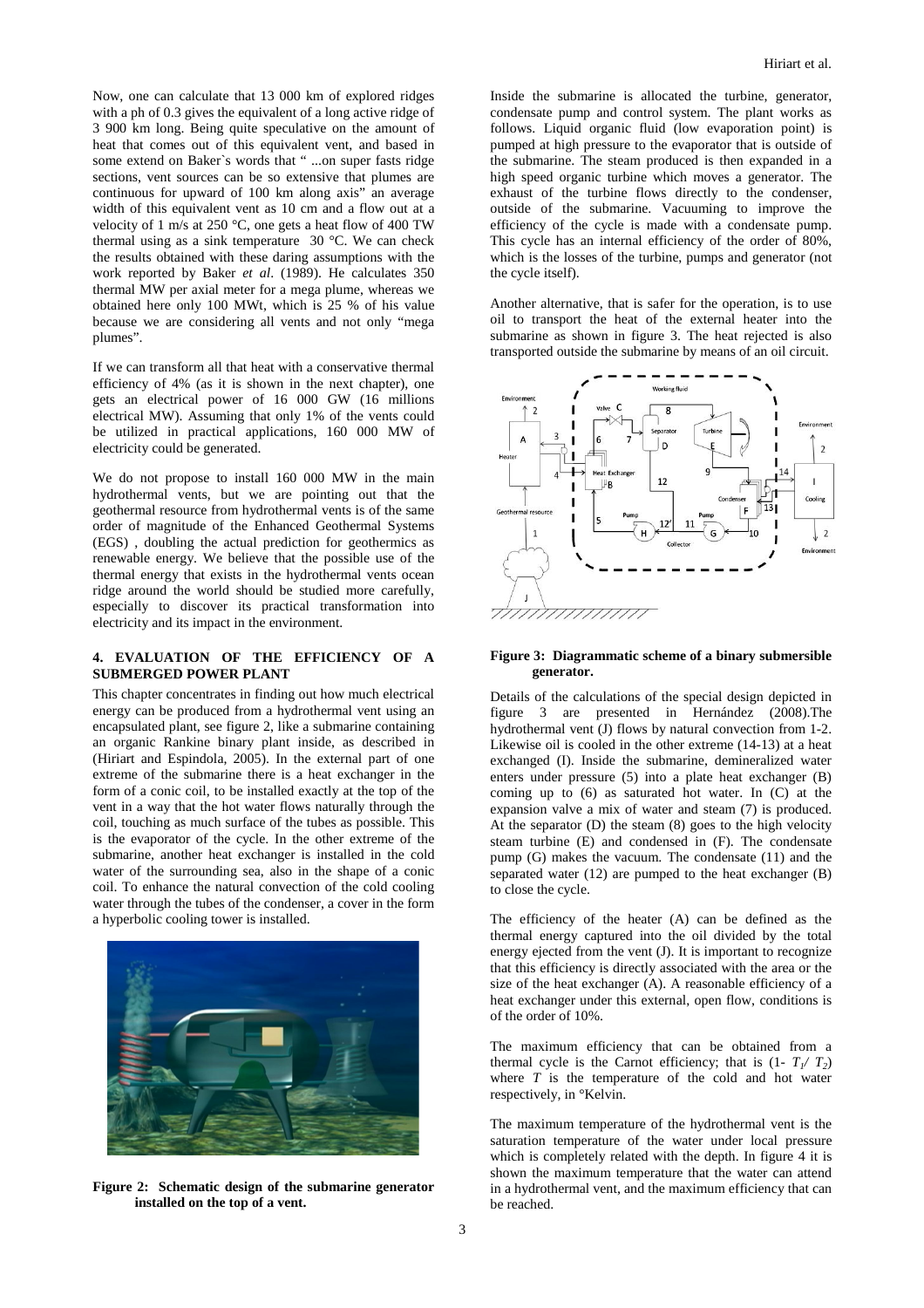

**Figure 4: Saturation temperature and maximum efficiency (Carnot) as function of depth.** 

With those basic numbers one can calculate an approximate electrical output of a given vent flowing at the highest temperature that it can have at this depth. The total efficiency of the cycle will be  $(0.1)$  x  $(0.8)$  x  $(0.55$  Carnot) = 4.4 %.

Regarding the vent, we will assume a vent diameter of 24" and a velocity of 1 meter per second, which becomes a mass flow of 0.3  $\text{m}^3$ /s. If we take as an example a depth of 2000 meters, the saturation temperature will be 365 °C, so the total heat from this vent will be 450 MWt. In that case, with 4.4% overall efficiency the vent of the example could produce reasonably 20 MW.

For the purpose of this study, we can say that from reasonable medium size vent at 2000 m depth, 20 MW of electricity can be generated.

## **5. CONCLUSIONS**

From the abundant literature that exists regarding the many surveys carried out around the world trying to map and characterize the existing hydrothermal vents in the Ocean ridges it has been found that from the 67 000 km of ocean ridges, 13 000 have been already studied.

From the descriptions of the vents, an approximation of 3 900 km of active vents has been used for preliminary calculations.

A submarine generator description has been presented which uses the hot source (the vent) and the cold sink (surrounding ocean) to run an organic Rankine cycle thermal plant, based on the work done at the IMPULSA project www.impulsa4.unam.mx of the Universidad Nacional Autonoma de Mexico, UNAM.

Detailed calculations and results of a reasonable efficiency for every part of the cycle have been presented, showing that an overall efficiency for a vent of 4% (electrical power generated over the thermal power of a vent) is a reasonable conservative value for such an installation.

Applying this efficiency to an equivalent hypothetical case of a vent of 3900 km with a slot of 10 cm and a discharge velocity of 1 meter per second showed that using only 1% of this equivalent vent to generate electricity, without any drilling, 130 000 MW of electricity could be generated.

The main conclusion is that the available (supposedly reasonable) geothermal power that could be generated from well known hydrothermal vent sites in some of the ocean ridges is of the same order of magnitude of the EGS geothermal power that eventually can be produced in the whole world.

We expect that as more information comes up from the survey cruisers which are mapping the ocean floor, much more accurate evaluations will be done and this power will increase.

The challenge of economics and environmental impact of such a project is enormous. The place where energy is generated is usually far from the consumer and also hydrothermal vents are considered almost as sacred places for the conservation of rare species. But since the technology presented here doesn´t require drilling of wells and the submarine generator does not touches the vents , we believe that one day a good solution will come up to make use in a clean and economical way of this enormous natural and sustainable resource.

## **6. ACKNOWLEDGEMENTS**

Funding for this research was provided by the project IMPULSA IV UNAM "Desalación de agua de mar con energías renovables".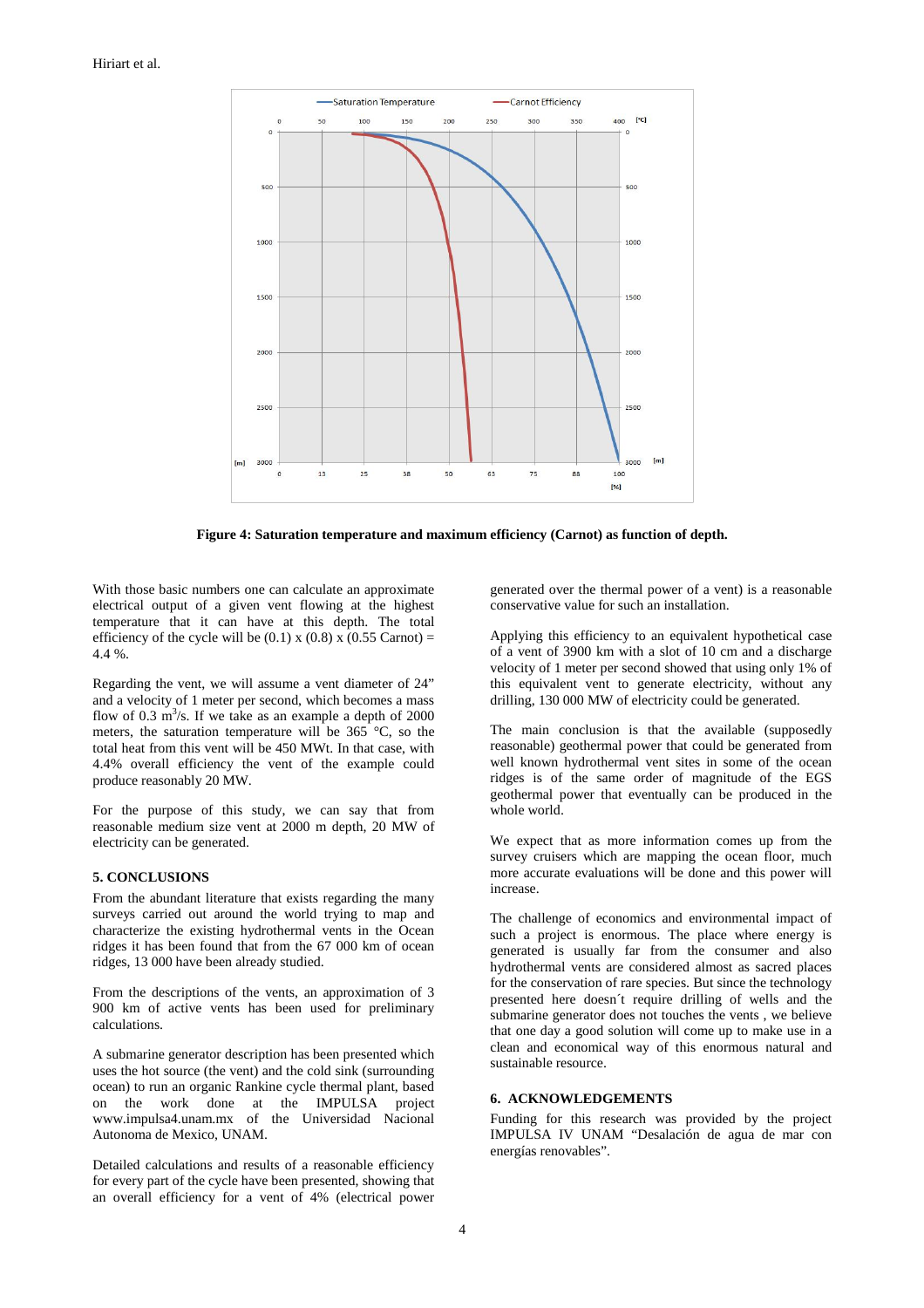## **REFERENCES**

- Alcocer, S.M., and Hiriart, G.: An Applied Research Program on Water Desalination with Renewable Energies, *American Journal of Environmental Sciences*, **4**(3), (2008), 190-197.
- Baker, E.T., and German, C.R.: On the Global Distribution of Hydrothermal Vent Fields, In German, C.R., Lin, J. and Parson, L.M. (eds.) Mid-Ocean Ridges: Hydrothermal Interactions Between the Lithosphere and Oceans, *Geophysical Monograph Series*, **148**, (2004), 245-266.
- Baker, E.T., Lavelle, J.W., Feely, R.A., Massoth, G.J., Walker, S.L., and Lupton, J.E.: Episodic Venting of Hydrothermal Fluids from the Juan de Fuca Ridge, *Journal of Geophysical Research,* **94**, (1989), 9237- 9250.
- Bertani, R.: Geothermal Power Plants Commissioned in the *Third Millennium, IGA News*, **72**, (2008), 5-10.
- Birosta, E., Canet, C., Tauler, E., Alfonso, P., Prol-Ledesma, R.M., Camprubí, A., and Melgarejo, J.C.: Estudio Mineralógico de los Sedimentos de las Cuencas de Wagner y Consag, Golfo de California (México), *Revista de la Sociedad Española de Mineralogía*, **9**, (2008), 55-56.
- Canet, C., and Prol-Ledesma, R.M.: Mineralizing processes at shallow submarine hydrothermal vents: Examples from México. *Geological Society of America. Special Paper* **422**-13, (2007), 359-376.
- Canet, C., Prol-Ledesma, R.M., Torres-Alvarado, I., Gilg, H.A., Villanueva, R.E., and Lozano-Santa Cruz, R., Silica-carbonate stromatolites related to coastal hydrothermal venting in Bahía Concepción, Baja California Sur, Mexico: *Sedimentary Geology*, **174**, (2005a), 97–113.
- Canet, C., Prol-Ledesma, R.M., Proenza, J., Rubio-Ramos, M. A., Forrest, M., Torres-Vera, M.A., and Rodríguez-Díaz, A.A., Mn-Ba-Hg Mineralization at shallow submarine hydrothermal vents in Bahía Concepción, Baja California Sur, Mexico. *Chemical Geology*, **224**, (2005b), 96–112.
- Canet, C., Prol-Ledesma, R. M., Dando, P.R., Vázquez-Figueroa, V., Birosta, E., Villanueva-Estrada, R.E., Camprubí, A., Robinson, C., Shumilin, E., Franco, S., Peláez-Gaviria, J.R., Estradas, A., Hiriart, G., Sánchez, A., Rodríguez-Figueroa, G., and Tauler, E., Discovery of massive gas seepage along the wagner fault, northern Gulf of California. *Marine Geology*, (2009), submitted.
- Cataldi, R., Hodgson S.F., and Lund, J.W.: Stories from a Heated Earth-Our Geothermal Heritage, *Geothermal Resources Council and International Geothermal Association*, (1999), 569 pp.
- DOE, Geothermal Technologies Program: An Evaluation of Enhanced Geothermal Systems Technology, U.S. Department of Energy, *Energy Efficiency and Renewable Energy*, (2008), 1-37.
- Forrest, M.J., Greene, H.G., Ledesma-Vázquez, J., and Prol-Ledesma, R.M.: Present-day shallow-water hydrothermal venting along the El Requesón fault zone provides possible analog for formation of Pliocene-age chert deposits in Bahía Concepción, BCS, México, *GSA cordilleran section abstracts with programs, Puerto Vallarta, Jalisco, México*, (2003), 35.
- Forrest, M.J., Ledesma-Vázquez, J., Ussler, III, W., Kulongoski, J.T., Hilton, D.R., and Greene, H.G.: Gas geochemistry of a shallow submarine hydrothermal vent associated with El Requesón fault zone in Bahía Concepción, Baja California Sur, México, *Chemical Geology*, **224**, (2005), 82–95.
- German, C.R., and Von Damm, K.L.: Hydrothermal Processes. In: Elderfield H., ed., The Oceans and Marine Geochemistry, Treatise on Geochemistry, Holland, H.D., and Turekian, K.K., eds. Elsevier, (2004), v.6
- German, C. R., Klinkhammer, G. P., and Rudnicki M. D.: The Rainbow Hydrothermal Plume, 36°15′N, MAR, Geophys. Res. Lett., (1996), 23(21), 2979–2982.
- Hernández, I.: Factibilidad Técnica de la Generación Eléctrica con Ventilas Hidrotermales. Tesis de Licenciatura de la Facultad de Ingeniería, Universidad Nacional Autónoma de México. México, D.F., (2008), 87 pp. Also available in: *www.impulsa4.unam.mx*
- Hiriart, G., and Espindola, S.: Aprovechamiento de las Ventilas Hidrotermales para Generar Electricidad, *VIII Conf. Anual de la AMEE, Colegio de México,* (2005), 153-159.
- Humphris, S.E., and Fornari, D.J.: Hydrothermal Vents in an Unusual Geotectonic Setting: the Kairei and Edmond Vent Fields, Central Indian Ridge, The Smithsonian/NASA Astrophysics Data System, *American Geophysical Union, Fall Meeting*, (2001), Poster OS41A-0444.
- Lupton, J.: Hydrothermal Plumes: Near and Far Field. *Geophysical Monograph*, *American Geophysical Union*, 91, (1995), 317-346.
- Marteinsson, V.T., Kristjansson, J.K., Kristmannsdóttir, H., Dahlkvist, M., Saemundsson, Hannington, M., Pétursdóttir, S.K., Geptner, A., and Stoffers, P.: Discovery and Description of Giant Submarine Smectite Cones on the Seafloor in Eyjafjordur, Northern Iceland, and a Novel Thermal Microbial Habitat, *Appl Environ Microbiol*, **67**(2), (2001), 827– 833.
- MIT: The Future of Geothermal Energy. Impact of Enhanced Geothermal Systems [EGS] on the United States in the 21st Century, *Massachusetts Institute of Technology*, (2006), 1-1 – 9-49, Appendixs A,B,C.
- Pelayo, A.M.S., Stein, S., and Stein, A.: Estimation of Oceanic Hydrothermal Heat Flux from Heat Flow and Depths of Midocean Ridge Seismicity and Magma Chambers, *Geophys. Res. Lett*.,**21**(8), (1994), 713-716.
- Prol-Ledesma, R. M., Canet, C., Melgarejo, J.C., Tolson, G., Rubio-Ramos, M.A., Cruz-Ocampo, J.C., Ortega-Osorio, A., Torres-Vera, M.A., and Reyes, A.: Cinnabar deposition in submarine coastal hydrothermal vents, Pacific Margin of central Mexico, *Economic Geology*, **97**, (2002a), 1331-1340.
- Prol-Ledesma, R.M., Canet, C., Armienta, M.A., and Solís, G.: Vent fluid in the Punta Mita coastal submarine hydrothermal system, Mexico: Denver, Colorado, E.U.A., GSA *Annual Meeting, Abstracts with Programs*, (2002b) 153.
- Prol-Ledesma, R.M., Canet, C., Torres-Vera, M.A., Forrest, M.J., and Armienta, M.A.: Vents fluid chemistry in Bahia Concepcion coastal submarine hydrothermal system, Baja California Sur Mexico, *Journal of*